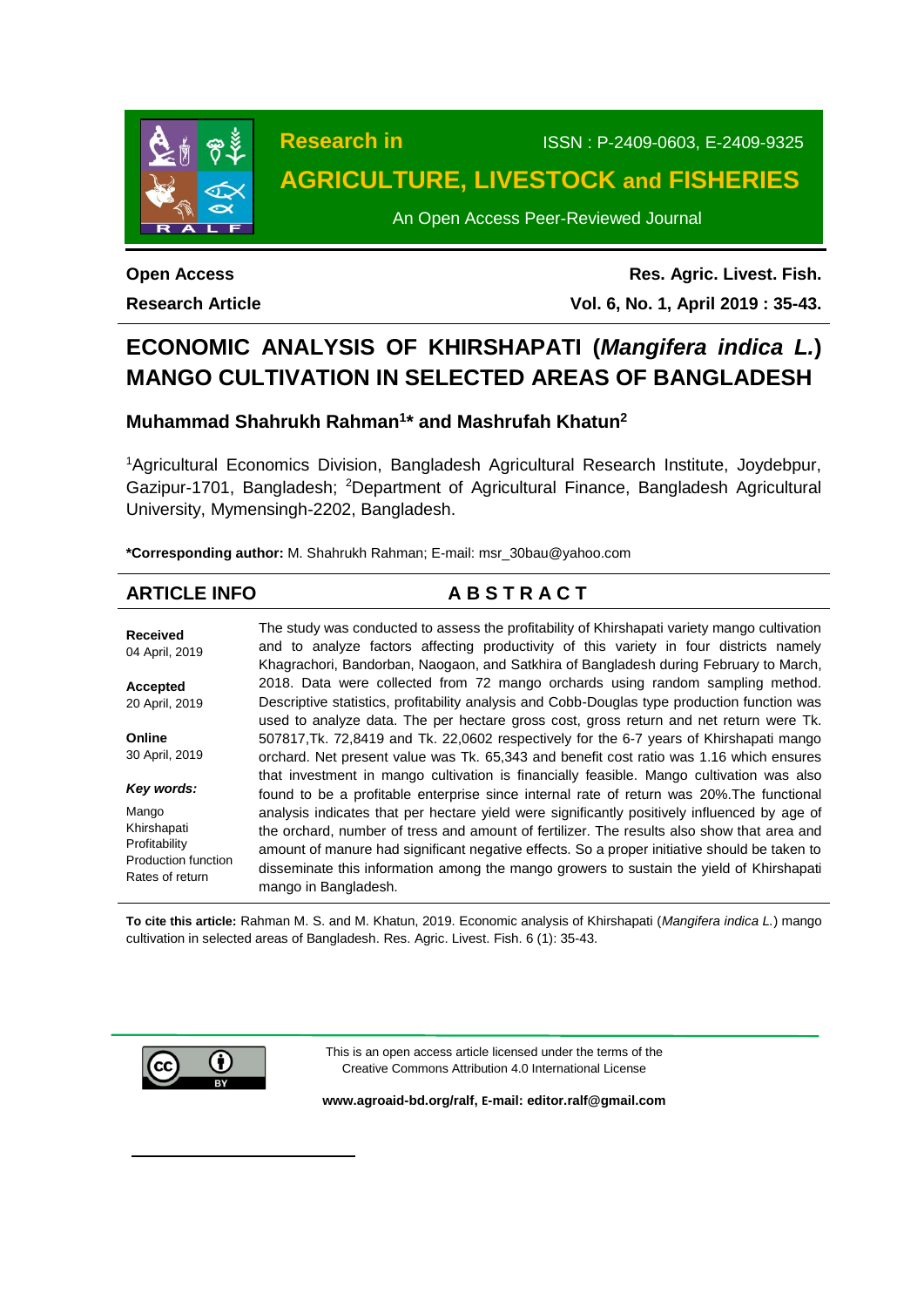## **INTRODUCTION**

Mango (*Mangifera indica L.)* is one of the most luscious fruit of the world, which occupies a prime position in the international fruit processing industry of the world. It is the most choicest and popular fruit among the people of orient and is designated as the 'King of Fruits' ( Purseglove, 1972 ) because of its excellent flavour, attractive fragrance, beautiful shades of colour and delicious taste with high nutritive value (Singet al.,2013). Generally mango is consumed at all stages of fruit development from the tiny imperfectly set fruits, that shed abundantly on to develop beyond the initial stage to the fully mature ones and the nutritional value of mango varies from variety to variety and developmental stages of the fruit including mature and ripened stage (Leghari et al., 2013; Rahman and Khatun, 2018). Mango is the national tree of Bangladesh. Among the fruits in Bangladesh mango ranks second in terms of area coverage (25%) and production (24%) (Rahman and Khatun, 2018). It has a strong economic impact on the economy of Bangladesh. Bangladesh is the world's eighth largest mango producing country contributing 3.9 percent of total mango production in the world (Rahman and Khatun, 2018). Mango was cultivated in 50694 hectares of land and production was 187375 metric tons in 2001-02 (Rahman et. al. 2019). In 2015-16, mango acreage was 37823 hectares with the highest level of production i.e., 1161685 metric tons (Rahman and Khatun 2018). Area under mango production is fluctuated over the last decades whereas total production has been increased in Bangladesh. But production of fruits is still far behind the countries present requirement. About 78gm fruit is available per person in Bangladesh whereas 200gm is the daily requirement (BBS, 2017; Rahman et. al. 2019). In order to overcome these, there is a necessity to boost production as well as strengthen the mango-related economy of the country. Khirshapati mango is one of the most popular and tastiest variety that are produced in Bangladesh, making up about 20-25% of the total mango production in the country each season. This variety is also on the top of the mango export list. Meeting the local demands, Khirshapati is exported to many countries of Europe and the Middle East. The Khirshapati mangoes popularly known as Himsagar, has received the Geographical Indication (GI) as the third product from Bangladesh (Daily Prothom Alo, 2019).

The inside of Khirshapati is yellow to orange in color and does not have any fiber. The fruit is mediumsized and weighs between 250 and 350 grams, out of which the pulp content is around 77%. It has a good keeping quality. Flavor is delightful, well blended with a tinge of turpentine and taste is very sweet having abundant juice. It is an early variety of mango (Srivastava, 1998; Laureate et al., 2017). Khirshapati ripens in May and it is available in the market from the second week of June to the end of June. Laureate et al. (2017) conducted a study to develop post-harvest management options that can optimize marketing of Himsagar mango without loss of quality. Singh et al. (2013) studied the suitability and profitability aspects of different intercrops for young mango orchard cv. Himsagar. Matin et al. (2008) analyzed the marketing of mango in selected areas of Bangladesh. Postharvest handling of key actors in mango supply chains and the postharvest losses at different stakeholder level were assessed by Miah et al. (2018). However, some studies were conducted on BARI released mango varieties by Rahman and Khatun (2018), Rahman et al. (2019), Barua et al. (2013), Shiblee (2015) and Uddin et al. (2018). But there is no in depth study for measuring profitability of Khirshapati mango variety cultivation and identifying the major factors that affect the yield of this variety. Therefore, the present study was conducted to assess the profitability of Khirshapati mango cultivation and also to estimate the factors affecting the productivity of Khirshapati mango orchard.

## **MATERIALS AND METHODS**

Primary data were collected from four districts namely Khagrachori, Satkhira, Bandarban, and Naogaon of Bangladesh by using interview schedule during the month of February to March, 2018. A preliminary survey was conducted in Sadar Upazila of Khagrachori district for pre-testing the survey schedule. Two Upazilas from each district were purposively selected for selecting sample orchards. A total of 72 mango orchards were randomly selected for the study. The distribution of sample orchards is presented in the following Table 1.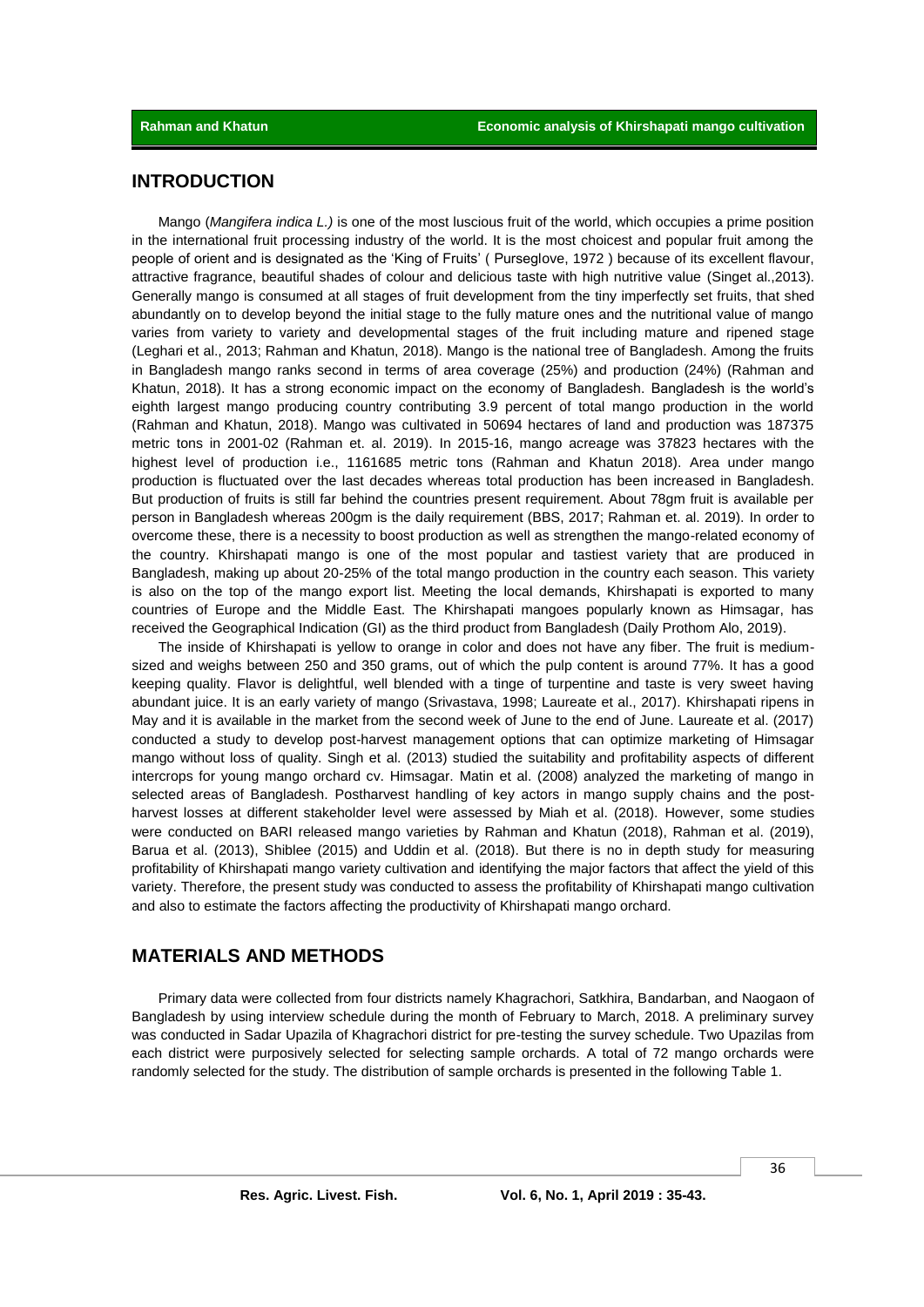| Locations   |                   |              |          |          |          |       |
|-------------|-------------------|--------------|----------|----------|----------|-------|
|             |                   | Up to 1 year | 1-3 year | 3-5 year | > 5 year | Total |
| Khagrachori | Khagrachori Sadar |              |          |          | 6        | 9     |
|             | Dighinala Upazila |              |          |          | 6        | 9     |
| Bandorbon   | Bandorban Sadar   |              |          |          | 6        | 9     |
|             | Ali Kadam Upazila |              |          |          | 6        | 9     |
| Satkhira    | Satkhira Sadar    |              |          |          | 6        | 9     |
|             | Kaliganj Upazila  |              |          |          | 6        | 9     |
| Naogaon     | Naogaon Sadar     |              |          |          | 6        | 9     |
|             | Sapahar Upazila   |              |          |          | 6        | 9     |
|             | Total             | 8            | 8        | 8        | 48       | 72    |

## **Table 1.** Distribution of sample orchards

Source: Field Survey, 2018

## **Table 2.** Average cost of Khirshapati mango cultivation (Tk. / ha)

|                                           | Age of mango tree (year) |         |         |         |         |         |           | $%$ of        |
|-------------------------------------------|--------------------------|---------|---------|---------|---------|---------|-----------|---------------|
| <b>Items</b>                              | Up to 2                  | $2 - 3$ | $3 - 4$ | $4 - 5$ | $5-6$   | $6 - 7$ | All years | total<br>cost |
| A. Variable<br>Cost (Tk.)                 | 64240                    | 20849   | 38367   | 26782   | 29383   | 34397   | 214018    | 82            |
| Hired labor                               | 13832                    | 5187    | 21400   | 6805    | 8810    | 10824   | 66858     | 25            |
| Saplings                                  | 41990                    |         |         |         |         |         | 41990     | 16            |
| <b>Manures</b>                            | 494                      | 988     | 1976    | 1580.8  | 1785.81 | 1679.6  | 8504.21   | 3             |
| <b>Fertilizers</b>                        |                          |         |         |         |         |         |           |               |
| Urea                                      | 395                      | 1186    | 1581    | 1778    | 1976    | 1976    | 8892      | 3             |
| <b>TSP</b>                                | 1037                     | 1176    | 1383    | 1729    | 2075    | 3112    | 10512     | 4             |
| <b>MoP</b>                                | 445                      | 1467    | 1556    | 1667    | 1867    | 2001    | 9003      | 3             |
| Insecticides                              | 2470                     | 5291    | 6422    | 8233    | 8645    | 9386    | 40446     | 15            |
| Irrigation                                | 1057                     | 1156    | 2999    | 3075    | 2680    | 3631    | 14598     | 6             |
| <b>Miscellaneous</b>                      | 2519                     | 4399    | 1050    | 1914    | 1544    | 1788    | 13215     | 5             |
| <b>B.</b> Fixed cost<br>(Tk.)             | 53171                    | 45717   | 54233   | 46100   | 46631   | 47947   | 293799    | 18            |
| Family Labour                             | 8210                     | 2841    | 11278   | 2964    | 3458    | 4594    | 33345     | 13            |
| Interest on<br>operating<br>capital (Tk.) | 3794                     | 1709    | 1788    | 1969    | 2006    | 2186    | 13452     | 5             |
| Rental value<br>of land<br>(Tk./year)     | 41167                    | 41167   | 41167   | 41167   | 41167   | 41167   | 247002    | 1             |
| <b>C. Total Cost</b><br>(A+B) (Tk.)       | 117411                   | 66566   | 92600   | 72882   | 76014   | 82344   | 507817    | 100           |

Source: Field Survey, 2018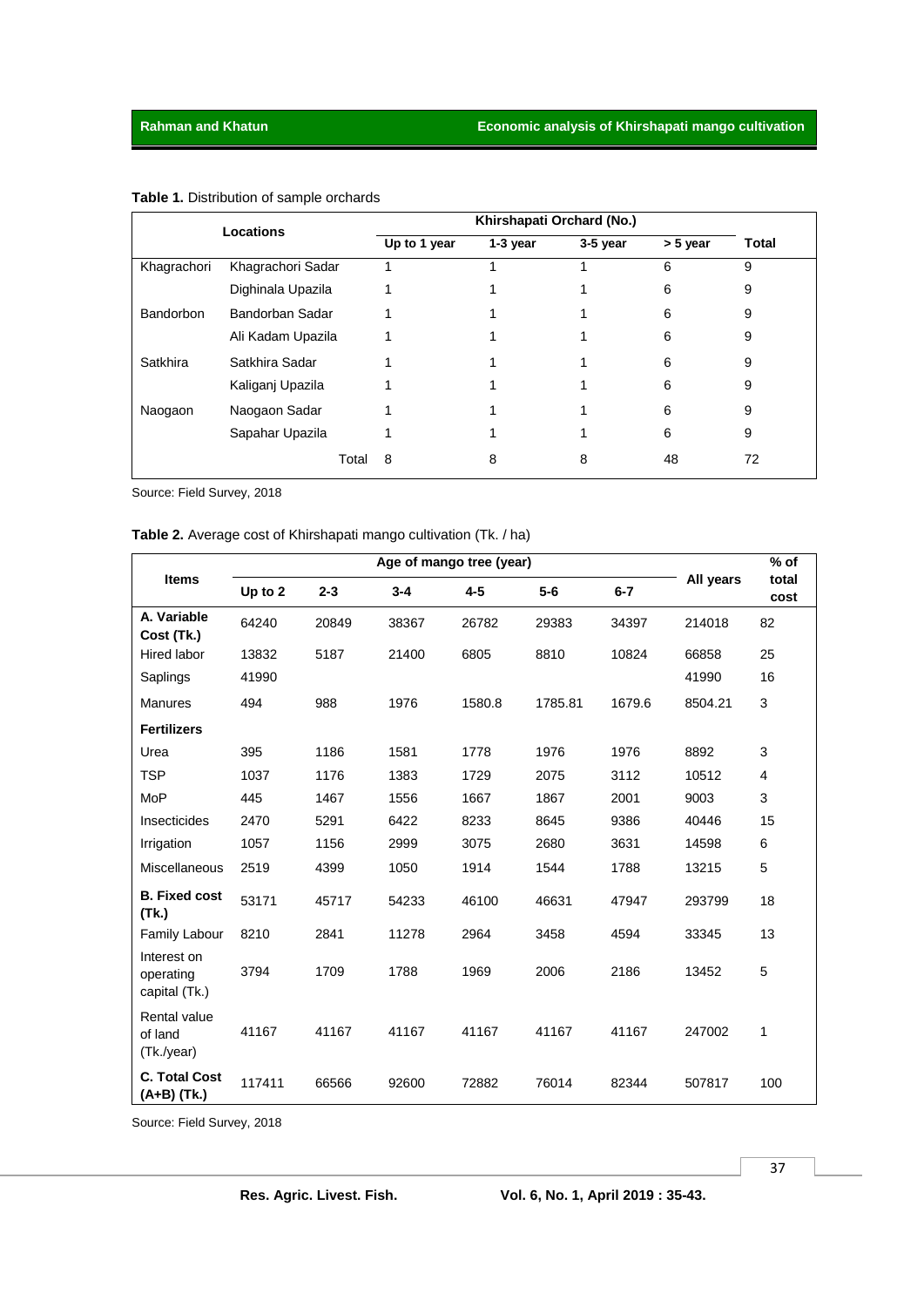#### **Analytical Techniques**

#### **Descriptive Statistics**

Descriptive statistics i.g. sum, average and percentages were used to analyze the data.

#### **Statistical technique**

The profitability of mango production was measured by the following analytical techniques as did in Rahman et al. (2019).

#### **Gross return**

Gross return was calculated by multiplying to total volume of output by per unit price in the harvesting period. The following equation was used to estimate gross return:

 $GR = P \times Q$ 

Where,

 $GR = gross$  return  $(Tk.);$  $P = price of product (Tk. /kg) and$  $Q =$  quantity of product (Kg)

#### **Gross margin**

Gross margin was the difference between gross or total return and variable cost. The following equation was used to assess the gross margin:

 $GM = GR - TVC$ 

Where,

 $GM =$  gross margin; GR = gross return and  $TVC = total variable cost$ 

#### **Net return**

Net return analysis considered fixed costs i.e., land tax value, interest on operating capital, etc. It was calculated by deducting all costs (variable and fixed) from gross return. Net return of mango production was calculated as:

 $\Pi = GR - TC = GR - TVC - TFC$ 

Where,

Π = net return (Tk.) and  $TFC = total fixed cost (Tk.)$ 

#### **Capital budgeting**

Capital budgeting is the decision making process by which an organization evaluates its capital investment. For proper evaluation, time value of money is important. There are three capital budgeting methods considering time value of money which are NPV, BCR and IRR (Pandey, 2005). These methods are discussed below.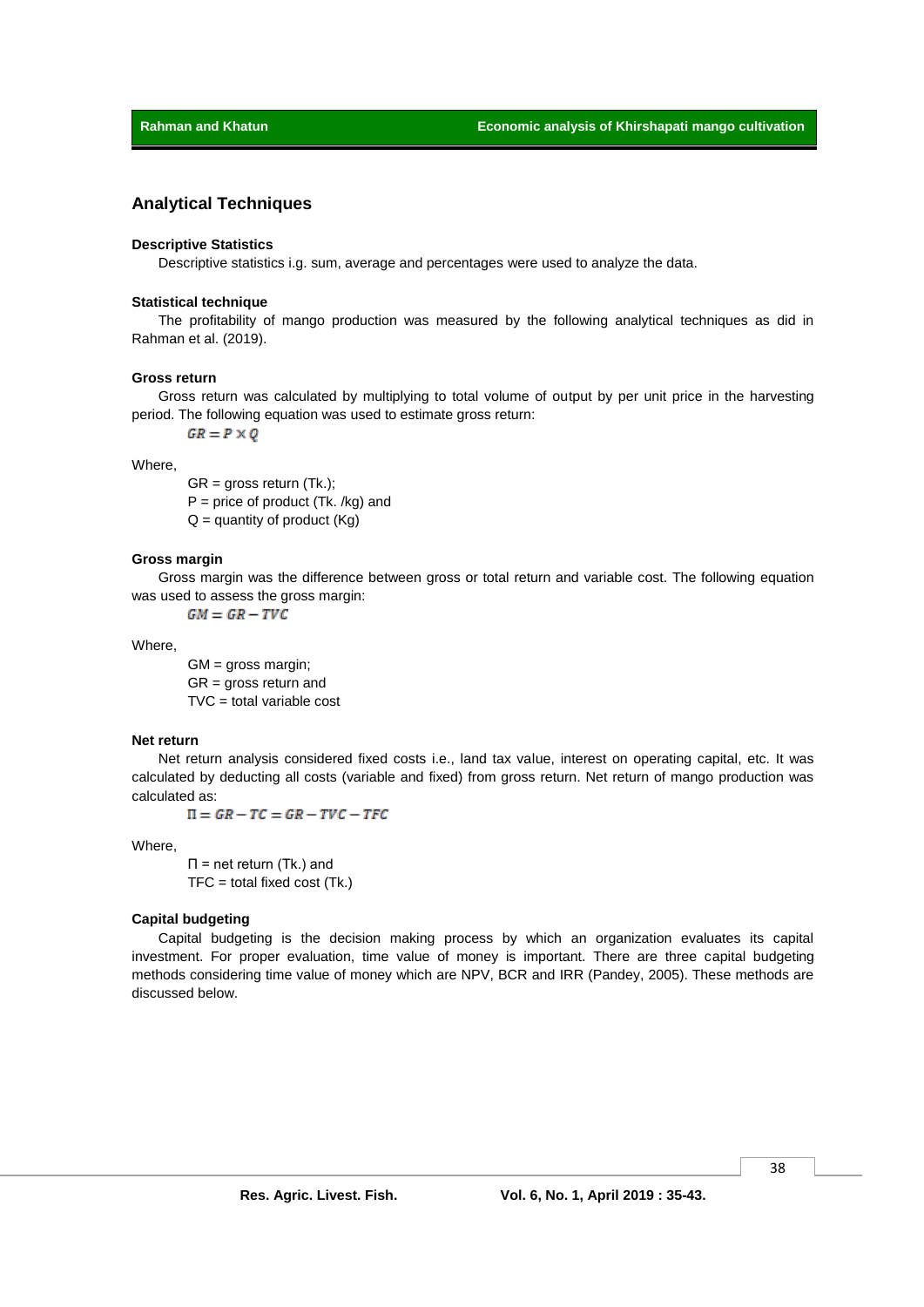**Rahman and Khatun Economic analysis of Khirshapati mango cultivation** 

#### **Net present value (NPV)**

NPV is the difference between the present value of cash inflows and the present value of cash outflows. NPV was calculated by using the formula:

$$
Net present value (NPV) = \sum_{t=1}^{t=n} \frac{B_t - C_t}{(1 + i)^t}
$$

Where,

 $B_t =$  Benefit in each year;  $C_t$ = Cost in each year; t= Number of years and i= Interest (discount rate)

Acceptance rule:

NPV>0; the investment is accepted; NPV<0; the investment is rejected and  $NPV = 0$ ; indifferent

#### **Benefit cost ratio (BCR)**

The benefit cost ratio (BCR) of an investment is the ratio of the discounted value of all cash inflows to the discounted value of all cash outflows during the life of the project. In the present study, BCR was calculated as

Benefit Cost Ratio = 
$$
\sum_{t=1}^{t=n} \frac{B_t}{(1+i)^t} / \sum_{t=1}^{t=n} \frac{C_t}{(1+i)^t}
$$

Acceptance rule:

BCR>1; the investment is accepted; BCR<1; the investment is rejected and BCR=1; indifferent

#### **Internal rate of return (IRR)**

IRR reflects the income earning capacity of an investment. It is a discount rate that makes NPV of a particular project equal to zero, i.e., in the case of IRR,

Internal rate for return (IRR) = 
$$
\sum_{t=1}^{t=n} \frac{B_t - C_t}{(1+i)^t} = 0
$$

Alternatively, IRR can be calculated as

$$
IRR = LDR + \frac{NPV_{LDR}}{|NPV_{LDR} - NPV_{HDR}|} \times (HDR - LDR)
$$

Where,

 $LDR = lower discount rate (%)$ ;  $HDR = higher$  discount rate  $%$  and  $\parallel$  = absolute value

Acceptance rule:

 $IRR > RRR$ ; the investment is accepted;  $RRR =$  required rate of return (%); IRR<RRR; the investment is rejected and IRR=RRR; indifferent

The discount rate or interest rate should be equal to the opportunity cost of capital, that is, the rate of interest which could be obtained in the best alternative investment or the rate of interest on borrowed capital. The discount rate was specified by assuming the opportunity cost of capital which is 12% for most of the developing countries (Gittinger, 1984).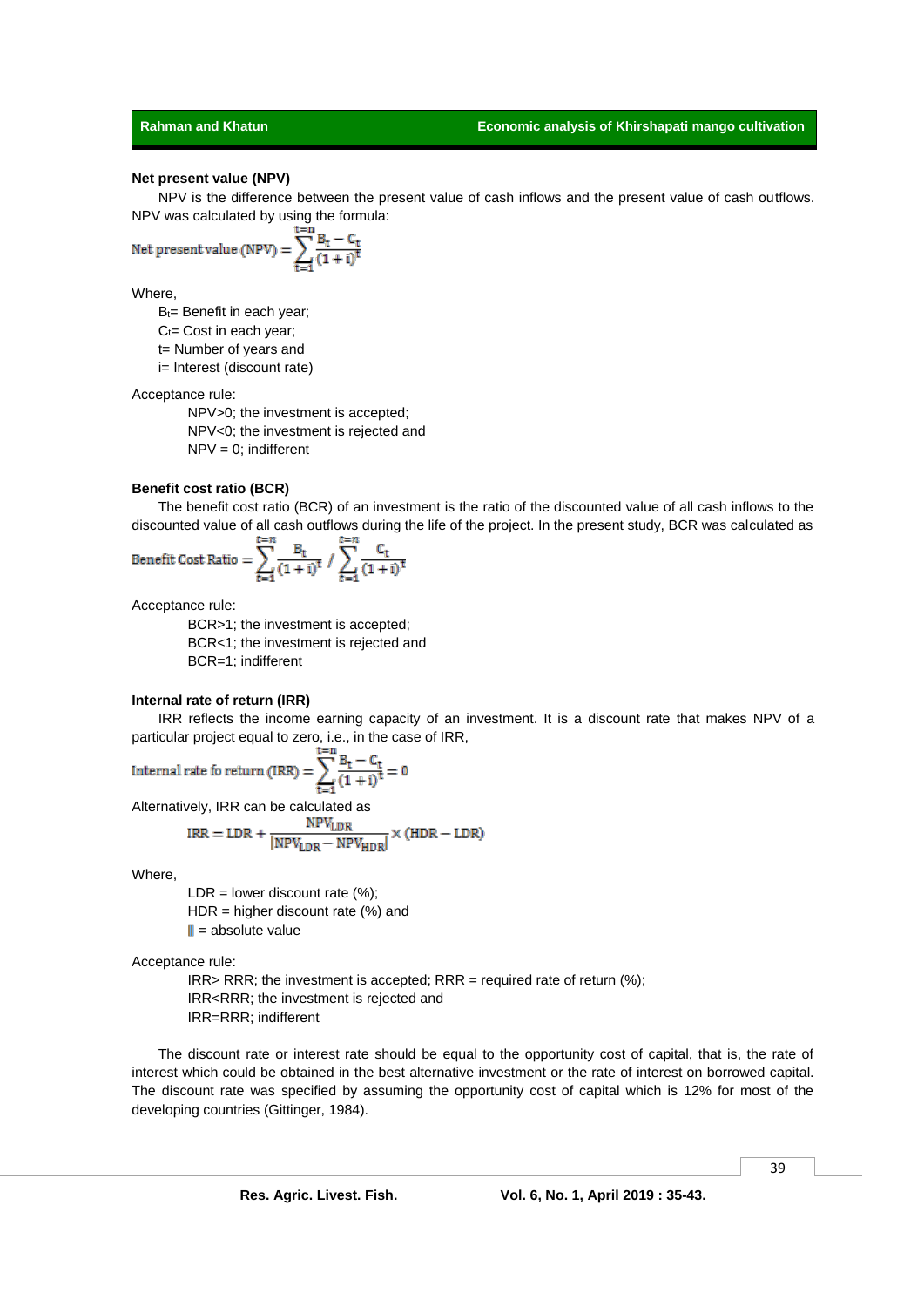#### **Production function analysis**

The form of Cobb-Douglas production function was used to identify the factors influencing the yield of mango. In order to estimate the function, all the variables were considered on per hector basis. The functional form is as follows-

 $\ln Y = \ln \alpha_1 + \beta_1 \ln X_1 + \beta_2 \ln X_2 + \ldots + \beta_7 \ln X_7 + u_i$ 

Where,

 $Y =$  Yield (kg/ha)

 $X_1$  = Age of the orchard (years)

 $X_2$  = Area under mango production (ha)

 $X_3$  = Number of trees/ha

 $X_4$  = Use of human labour (man days/ha)

 $X_5$  = Use of manures (kg/ha)

 $X_6$  = Use of insecticides (Tk/ha)

 $X_7$  = Fertilizer (Tk/ha)

 $\beta_1, \beta_2, \ldots, \beta_7$  are the regression coefficients of  $X_1, X_2, \ldots, X_7$  respectively and u<sub>i</sub> is the error term

## **RESULTS AND DISCUSSIONS**

#### **Profitability of Khirshapati Mango Farming**

Table 2 depicts the per hectare average cost of Khirshapati mango cultivation by items in the study areas. Hired labour was the highest costing items (25%) following by sapling cost (16%) and cost for insecticides (15%). The highest used fertilizer was TSP (4%), while the lowest was the Urea (3%) and MoP (3%). From the establishment year to two years per hectare total cost was Tk. 117411 where the major cost item was cost of saplings. Only three items were considered as fixed cost for the mango orchard viz., family labour, interest on operating capital (IOC) and rental value of land in the study areas as did in Rahman et al. (2019). The total cost of one hectare of Khirshapati mango orchard was estimated to Tk. 507817for a 6-7 years orchard.

The per hectare average return from Khirshapati mango orchard in the study areas are shown in Table 3.The study found that it is not possible to get commercial yield from Khirshapati trees up to 3-4 years of the plant. Therefore, gross returns were assumed zero up to this time and gross margin and net return becomes negative as total cost is high enough at that time. Returns were considered from the start of 4-5 year and onward because during that period, output was produced in such amount that could be marketed. As much as the plant age of Khirshapati, its yield was also increased. Net return was Tk.220602 from one hectare of orchard up to 6-7 years old.

### **Capital budgeting of khirshapati mango orchard**

#### **Net present value (NPV)**

NPV appeared to be positive and greater than zero which is Tk. 65343 (Table 4). So, this mango production is acceptable and profitable investment. Further, it implies that the owner became able to increase his wealth by Tk. 65343 per hectare of mango production at the end of 6-7 years of plants age.

#### **Benefit cost ratio (BCR)**

BCR was found to be 1.16 which indicates that the mango growers earned an extra earning of Tk. 116 by investing Tk. 100 per one hectare of Khirshapati mango orchard (Table 4). It also shows that investment in mango cultivation is economically justifiable.

#### **Internal rate of return (IRR)**

Trial and error approach produced IRR of Khirshapati mango orchard was 20% which is greater than the existing bank interest rate (Table 4). So, it assures that investing in Khirshapati mango orchard was secured reasonably which ensured a satisfactory profit for the investors.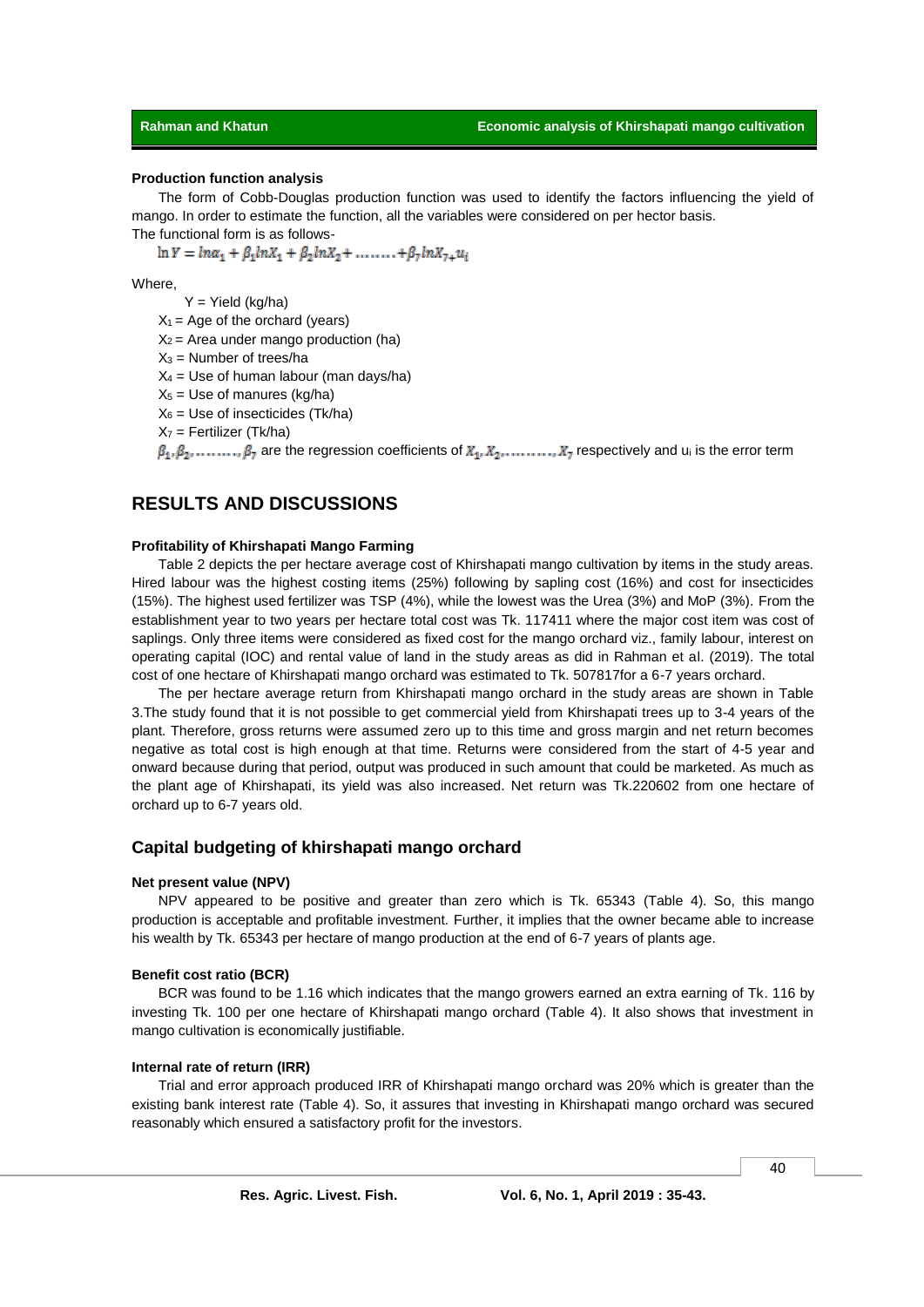| <b>Items</b>              | Age of mango tree (year) |          |         |         |        |         |        |
|---------------------------|--------------------------|----------|---------|---------|--------|---------|--------|
|                           | Up to 2                  | $2 - 3$  | $3 - 4$ | $4 - 5$ | $5-6$  | $6 - 7$ | years  |
| No. of tree               | 100                      | 100      | 100     | 100     | 100    | 100     | 600    |
| A. Total cost (Tk./ha)    | 117411                   | 66566    | 92600   | 72882   | 76014  | 82344   | 507817 |
| Variable cost (Tk./ha)    | 64240                    | 20849    | 38367   | 26782   | 29383  | 34397   | 214018 |
| Fixed cost (Tk./ha)       | 53171                    | 45717    | 54233   | 46100   | 46631  | 47947   | 293799 |
| B. Average yield (kg)     | --                       | --       | --      | 4661    | 7069   | 7957    | 19687  |
| C. Average price (Tk/kg.) | --                       | --       | --      | 35      | 38     | 39      | 37     |
| C. Gross return (Tk./ha)  | --                       | --       | --      | 163135  | 268622 | 310323  | 728419 |
| F. Gross margin (Tk./ha)  | -64240                   | -20849   | -38367  | 136353  | 239239 | 275926  | 514401 |
| G. Net return (Tk./ha)    | $-117411$                | $-66566$ | -92600  | 90253   | 192608 | 227979  | 220602 |

**Table 3.** Profitability of Khirshapati mango cultivation

**Table 4.** Per hectare rate of returns to investment on Khirshapati mango orchard

| Year           | Gross cost (Tk) | Gross benefit (Tk) | worth<br>of<br><b>Present</b><br>gross cost at 12% | Present worth of gross<br>benefit at 12% |
|----------------|-----------------|--------------------|----------------------------------------------------|------------------------------------------|
| $\mathbf 0$    | 117411          | 0                  | 117411                                             | 0                                        |
| 1              | 66566           | 0                  | 59434                                              | 0                                        |
| $\overline{2}$ | 92600           | 0                  | 73820                                              | 0                                        |
| 3              | 72882           | 163135             | 51876                                              | 116116                                   |
| $\overline{4}$ | 76014           | 268622             | 48308                                              | 170714                                   |
| 5              | 82344           | 310323             | 46724                                              | 176086                                   |
| Total          |                 |                    | 397573                                             | 462916                                   |
| <b>NPV</b>     |                 |                    | 65343                                              |                                          |
| <b>BCR</b>     |                 |                    | 1.16                                               |                                          |
| <b>IRR</b>     |                 |                    | 20%                                                |                                          |

**Table 5.** Regressing coefficients of log linear function

| SI. No. | <b>Resource</b>                   | <b>Regressing coefficients</b> |  |
|---------|-----------------------------------|--------------------------------|--|
| 1       | $X_1$ = Age (Year of the orchard) | .998 (.002)***                 |  |
| 2       | $X_2$ = Area (ha)                 | $-.203(.071)***$               |  |
| 3       | $X_3$ = Trees (No./ha)            | .952 (.023)***                 |  |
| 4       | $X_4$ = Human labour (man days)   | $-.005(.016)$                  |  |
| 5       | $X_5$ = Manures (kg)              | $-.041(.020)$ **               |  |
| 6       | $X_6$ = Insecticides (Tk)         | .176 (.105)                    |  |
| 7       | $X_7$ = Fertilizer (Tk.)          | $.067$ $(.024)$ ***            |  |
|         | Intercept                         | .434 (.009)                    |  |
|         | $R^2$                             | .99                            |  |
|         |                                   |                                |  |

(Figures in the parenthesis indicate standard error); (\*\*\*) Significant at 1% level; (\*\*) significant at 5% level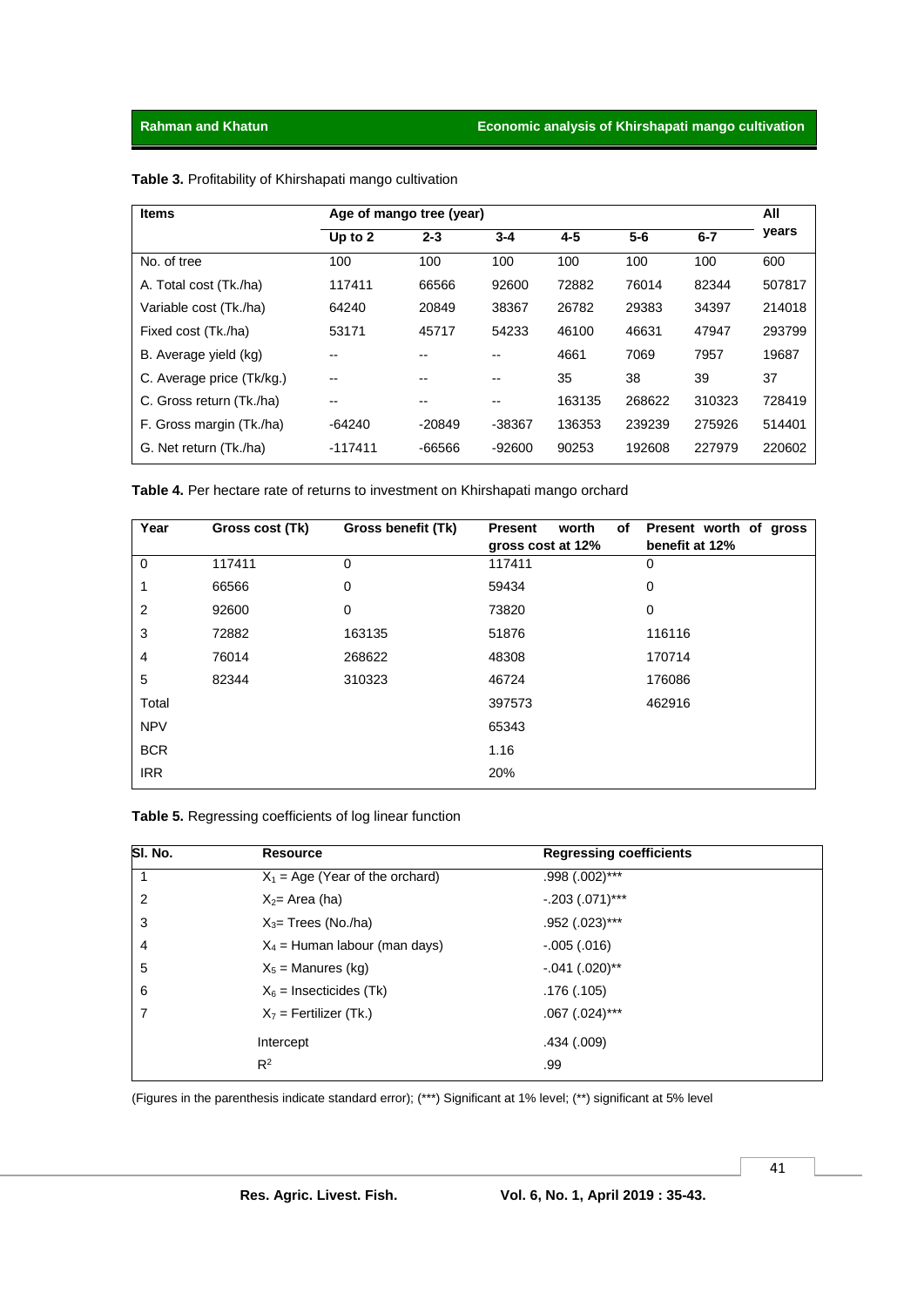#### **Functional analysis**

In order to find out the effect of various inputs on productivity of Khirshapati mango log linear forms of function (CD type) for per hector of orchard input were estimated. Estimated values of co-efficient and related statistics of Cobb-Douglas production function is presented in Table 5. It is found that the elasticity coefficients of year of the orchard  $(X_1)$ , number of trees  $(X_3)$  and amount of fertilizer  $(X_7)$  were positively significant at 1% level of probability which indicated that 1% increase of these variables would increase the productivity by 0.998, 0.952 and 0.067 percent respectively keeping other factors constant. The elasticity coefficient of mango cultivation area  $(X_2)$  was negatively significant  $(-.203)$  at 1% level indicating productivity decreases by including more area in mango cultivation. Besides, the elasticity coefficient of manures was also found to be negatively significant at 5 % level means that keeping other factors constant productivity decreases by using more manure. The value of  $R^2$  was .9979 indicated 99.79% variation in the yield of mango was explained by all the variables included in the analysis.

## **CONCLUSION AND RECOMMENDATION**

Khirshapati mango cultivation is profitable in the study areas because it gives higher net return. Major costs were incurred for hired labor, cost of saplings and insecticides. Based on the results of BCR, NPV and IRR, it signifies that Khirshapati mango cultivation has a good potentiality in Bangladesh. It is also found that the coefficient of age, area, number of trees, manure and fertilizer have significantly impact on yield of mango. As mango cultivation is a profitable enterprise so the combined efforts of government and other research institutions are essential to expand mango production. Thus the present study might be useful for the researcher, policy makers and to other concerned authorities for conducting further research and formulating appropriate policy for widespread cultivation of mango in Bangladesh.

## **ACKNOWLEDGEMENT**

Authors are thankful to Director General, Bangladesh Agricultural Research Institution, Gazipur for funding the research. Authors acknowledged their thanks to the Agricultural officer of study areas as local facilitator to conduct the survey and also the mango farmers for sharing valuable inputs. The authors are grateful to the anonymous reviewers for their valuable comments to improve the paper.

## **REFERENCES**

- 1. Bangladesh Bureau of Statistics (BBS) (2017). Statistics and Informatics Division (SID), Ministry of Planning, Government of the People's Republic of Bangladesh
- 2. Barua H, MMA Patwary and MH Rahman, 2013. Performance of BARI mango (*Mangifera indica* L.) varieties in Chittagong region. Bangladesh Journal of Agricultural Research, 38(2): 203-209.
- 3. Daily Prothom Alo (2019). Khirshapati mango receives GI recognition. ProthomAlo English Desk, Update: 9: 53, [January 27, 2019]. Available: https://en.prothomalo.com/lifestyle/news/190296/Khirshapat-mango-gets-GI-certification
- 4. Gittinger J, 1984. Economic Analysis of Agricultural Projects. The Johns Hopkins University Press, 2<sup>nd</sup> edition, Baltimore, USA. p. 361.
- 5. Laureate R, Hynniewta AK, Banik and Jeebit Singh L, 2017. Study on the Effects of Packaging and Storage of Himsagar Mango. International Journal of Current Microbiology and Applied Sciences. 6(10): 1044-1048.
- 6. Leghari MS, Sheikh SA, Memon N, Soomro AH and Khooharo AA, 2013. Quality attributes of immature fruit of different mango varieties. Journal of Basic and Applied Sciences, 9: 52-56.
- 7. Matin M A, Baset M A, Alam Q M, Karim M R and Hasan M R, 2008. Mango marketing system in selected areas of Bangladesh. Bangladesh Journal of Agricultural Research, 33(3): 427-438.